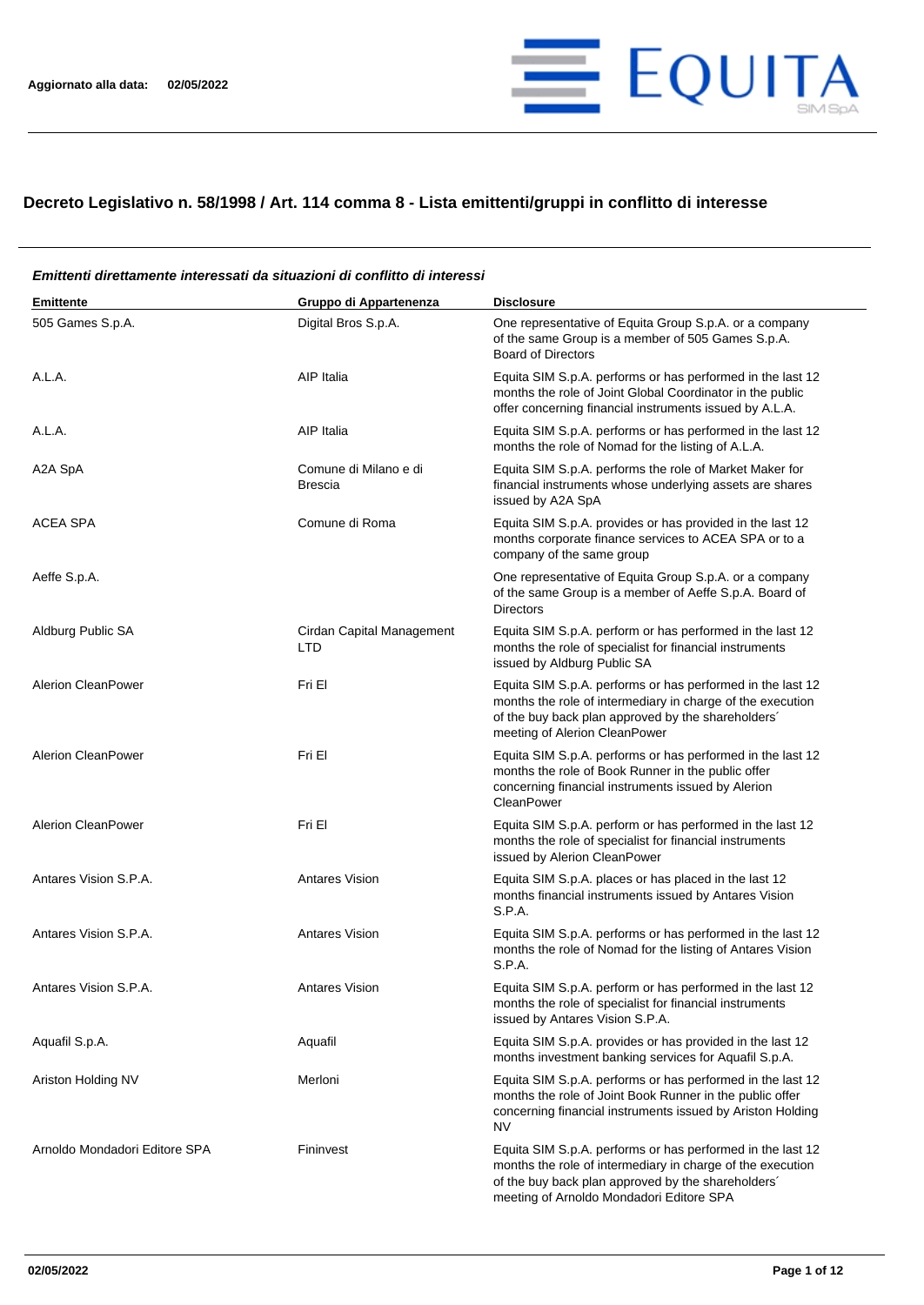

| Arnoldo Mondadori Editore SPA | Fininvest                  | Equita SIM S.p.A. perform or has performed in the last 12<br>months the role of specialist for financial instruments<br>issued by Arnoldo Mondadori Editore SPA                                               |
|-------------------------------|----------------------------|---------------------------------------------------------------------------------------------------------------------------------------------------------------------------------------------------------------|
| Ascopiave S.p.A.              | Ascopiave                  | Equita SIM S.p.A. performs or has performed in the last 12<br>months the role of intermediary in charge of the execution<br>of the buy back plan approved by the shareholders'<br>meeting of Ascopiave S.p.A. |
| Ascopiave S.p.A.              | Ascopiave                  | Equita SIM S.p.A. perform or has performed in the last 12<br>months the role of specialist for financial instruments<br>issued by Ascopiave S.p.A.                                                            |
| Assicurazioni Generali S.p.A. | Generali                   | Equita SIM S.p.A. performs the role of Market Maker for<br>financial instruments issued by Assicurazioni Generali<br>S.p.A.                                                                                   |
| Assicurazioni Generali S.p.A. | Generali                   | Equita SIM S.p.A. provides or has provided in the last 12<br>months corporate finance services to Assicurazioni<br>Generali S.p.A. or to a company of the same group                                          |
| Assicurazioni Generali S.p.A. | Generali                   | Equita SIM S.p.A. performs the role of Market Maker for<br>financial instruments whose underlying assets are shares<br>issued by Assicurazioni Generali S.p.A.                                                |
| Assiteca S.p.A.               | Lucca S.r.l.               | Equita SIM S.p.A. perform or has performed in the last 12<br>months the role of specialist for financial instruments<br>issued by Assiteca S.p.A.                                                             |
| Assiteca S.p.A.               | Lucca S.r.l.               | Equita SIM S.p.A. provides or has provided in the last 12<br>months investment banking services for Assiteca S.p.A.                                                                                           |
| ASTM S.p.A                    | Gavio                      | Equita SIM S.p.A. perform or has performed in the last 12<br>months the role of advisor of the offerer in transactions on<br>financial instruments issued by ASTM S.p.A                                       |
| Atlantia S.p.A.               | <b>Benetton</b>            | Equita SIM S.p.A. performs the role of Market Maker for<br>financial instruments issued by Atlantia S.p.A.                                                                                                    |
| Autogrill SPA                 | <b>Benetton</b>            | Equita SIM S.p.A. provides or has provided in the last 12<br>months corporate finance services to Autogrill SPA or to a<br>company of the same group                                                          |
| Autogrill SPA                 | <b>Benetton</b>            | Equita SIM S.p.A. provides or has provided in the last 12<br>months investment banking services for Autogrill SPA                                                                                             |
| Autogrill SPA                 | <b>Benetton</b>            | Equita SIM S.p.A. performs the role of Market Maker for<br>financial instruments whose underlying assets are shares<br>issued by Autogrill SPA                                                                |
| Avio S.p.A.                   | Ministero Economia Finanze | Equita SIM S.p.A. performs or has performed in the last 12<br>months the role of intermediary in charge of the execution<br>of the buy back plan approved by the shareholders'<br>meeting of Avio S.p.A.      |
| Avio S.p.A.                   | Ministero Economia Finanze | Equita SIM S.p.A. provides or has provided in the last 12<br>months investment banking services for Avio S.p.A.                                                                                               |
| Avio S.p.A.                   | Ministero Economia Finanze | One representative of Equita Group S.p.A. or a company<br>of the same Group is a member of Avio S.p.A. Board of<br><b>Directors</b>                                                                           |
| B.F. S.p.A.                   | <b>Bonifiche Ferraresi</b> | Equita SIM S.p.A. provides or has provided in the last 12<br>months corporate finance services to B.F. S.p.A. or to a<br>company of the same group                                                            |
| B.F. S.p.A.                   | <b>Bonifiche Ferraresi</b> | Equita SIM S.p.A. provides or has provided in the last 12<br>months investment banking services for B.F. S.p.A.                                                                                               |
| B.F. S.p.A.                   | <b>Bonifiche Ferraresi</b> | Equita SIM S.p.A. perform or has performed in the last 12<br>months the role of specialist for financial instruments<br>issued by B.F. S.p.A.                                                                 |
| Banca Carige S.p.A.           | Malacalza                  | Equita SIM S.p.A. perform or has performed in the last 12<br>months the role of specialist for financial instruments<br>issued by Banca Carige S.p.A.                                                         |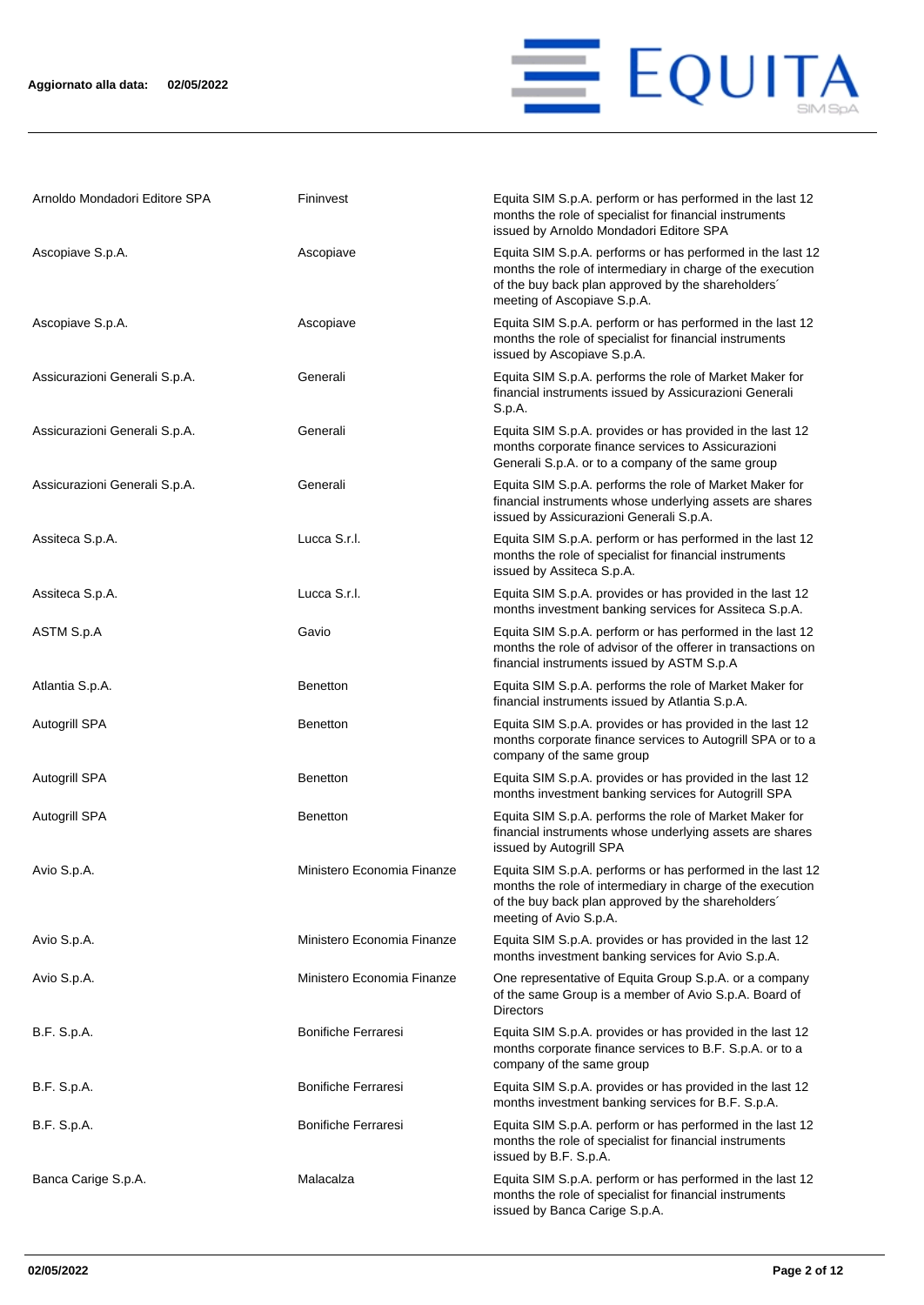

Banca Cesare Ponti **Equita SIM S.p.A. perform or has performed in the last 12** 

|                                    |                      | months the role of specialist for financial instruments<br>issued by Banca Cesare Ponti                                                                                                                                   |
|------------------------------------|----------------------|---------------------------------------------------------------------------------------------------------------------------------------------------------------------------------------------------------------------------|
| Banca Farmafactoring S.p.a.        | Equinova             | Equita SIM S.p.A. provides or has provided in the last 12<br>months investment banking services for Banca<br>Farmafactoring S.p.a.                                                                                        |
| Banca Ifis SPA                     | La Scogliera S.p.A.  | Equita SIM S.p.A. performs the role of Market Maker for<br>financial instruments issued by Banca Ifis SPA                                                                                                                 |
| Banca Popolare di Milano S.c.r.l.  | Banco BPM            | Equita SIM S.p.A. performs the role of Market Maker for<br>financial instruments whose underlying assets are shares<br>issued by Banca Popolare di Milano S.c.r.l.                                                        |
| Banca Popolare di Sondrio S.C.p.A. | <b>BP</b> Sondrio    | Equita SIM S.p.A. has placed/has executed an ABB/RABB<br>in the last 12 months for financial instruments issued by<br>Banca Popolare di Sondrio S.C.p.A.                                                                  |
| Banca Popolare di Sondrio S.C.p.A. | <b>BP</b> Sondrio    | Equita SIM S.p.A. perform or has performed in the last 12<br>months the role of specialist for financial instruments<br>issued by Banca Popolare di Sondrio S.C.p.A.                                                      |
| <b>Banca Profilo SPA</b>           | <b>Banca Profilo</b> | Equita SIM S.p.A. performs or has performed in the last 12<br>months the role of intermediary in charge of the execution<br>of the buy back plan approved by the shareholders'<br>meeting of Banca Profilo SPA            |
| <b>Banca Profilo SPA</b>           | Banca Profilo        | Equita SIM S.p.A. perform or has performed in the last 12<br>months the role of specialist for financial instruments<br>issued by Banca Profilo SPA                                                                       |
| Banco BPM S.p.A.                   | Banco BPM            | Equita SIM S.p.A. performs the role of Market Maker for<br>financial instruments issued by Banco BPM S.p.A.                                                                                                               |
| Barclays Bank PLC                  | <b>Barclays</b>      | Equita SIM S.p.A. performs or has performed in the last 12<br>months the role of liquidity provider for financial<br>instruments issued by Barclays Bank PLC                                                              |
| Barclays Bank PLC                  | <b>Barclays</b>      | Equita SIM S.p.A. perform or has performed in the last 12<br>months the role of specialist for financial instruments<br>issued by Barclays Bank PLC                                                                       |
| Be Shaping the Future S.p.A.       | TIP                  | Equita SIM S.p.A. performs or has performed in the last 12<br>months the role of intermediary in charge of the execution<br>of the buy back plan approved by the shareholders'<br>meeting of Be Shaping the Future S.p.A. |
| Be Shaping the Future S.p.A.       | TIP                  | Equita SIM S.p.A. provides or has provided in the last 12<br>months investment banking services for Be Shaping the<br>Future S.p.A.                                                                                       |
| Be Shaping the Future S.p.A.       | <b>TIP</b>           | Equita SIM S.p.A. perform or has performed in the last 12<br>months the role of specialist for financial instruments<br>issued by Be Shaping the Future S.p.A.                                                            |
| BNP Paribas Issuance B.V.          | Gruppo BNP Paribas   | Equita SIM S.p.A. perform or has performed in the last 12<br>months the role of specialist for financial instruments<br>issued by BNP Paribas Issuance B.V.                                                               |
| Borsa Italiana S.p.A.              | Borsa Italiana       | One representative of Equita Group S.p.A. or a company<br>of the same Group is a member of Borsa Italiana S.p.A.<br><b>Board of Directors</b>                                                                             |
| <b>Buzzi Unicem SPA</b>            | Buzzi                | Equita SIM S.p.A. performs the role of Market Maker for<br>financial instruments whose underlying assets are shares<br>issued by Buzzi Unicem SPA                                                                         |
| Cairo Communication SPA            | Cairo                | Equita SIM S.p.A. perform or has performed in the last 12<br>months the role of specialist for financial instruments<br>issued by Cairo Communication SPA                                                                 |
| Cairo Communication SPA            | Cairo                | One representative of Equita Group S.p.A. or a company<br>of the same Group is a member of Cairo Communication<br>SPA Board of Directors                                                                                  |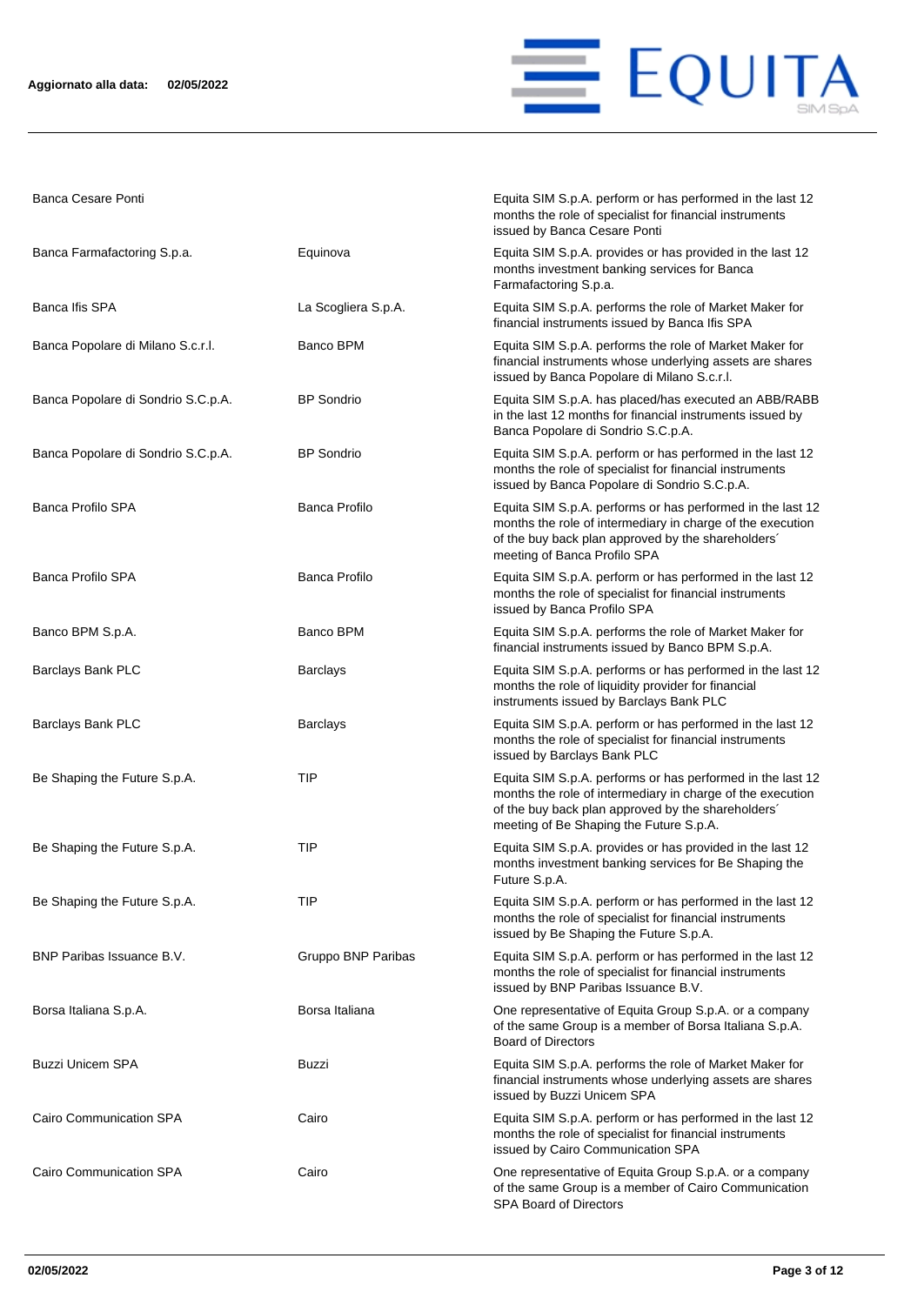### **Aggiornato alla data: 02/05/2022**



| Cairo Editore S.p.A.                                 | Cairo Communication S.p.A.    | One representative of Equita Group S.p.A. or a company<br>of the same Group is a member of Cairo Editore S.p.A.<br><b>Board of Directors</b>                                                                                                      |
|------------------------------------------------------|-------------------------------|---------------------------------------------------------------------------------------------------------------------------------------------------------------------------------------------------------------------------------------------------|
| Cairo Pubblicità S.p.A.                              | Cairo Communication S.p.A.    | One representative of Equita Group S.p.A. or a company<br>of the same Group is a member of Cairo Pubblicità S.p.A.<br><b>Board of Directors</b>                                                                                                   |
| CairoRCS Media                                       | Cairo Communication S.p.A.    | One representative of Equita Group S.p.A. or a company<br>of the same Group is a member of CairoRCS Media Board<br>of Directors                                                                                                                   |
| Canon Italia S.p.A.                                  | <b>CANON INC</b>              | One representative of Equita Group S.p.A. or a company<br>of the same Group is a member of Canon Italia S.p.A.<br><b>Board of Directors</b>                                                                                                       |
| Carraro International S.E.                           | CARRARO                       | Equita SIM S.p.A. perform or has performed in the last 12<br>months the role of specialist for financial instruments<br>issued by Carraro International S.E.                                                                                      |
| CIR S.p.A. - COMPAGNIE INDUSTRIALI<br><b>RIUNITE</b> | De Benedetti                  | Equita SIM S.p.A. performs or has performed in the last 12<br>months the role of intermediary in charge of the execution<br>of the buy back plan approved by the shareholders'<br>meeting of CIR S.p.A. - COMPAGNIE INDUSTRIALI<br><b>RIUNITE</b> |
| Citigroup Inc                                        | Citigroup                     | Equita SIM S.p.A. perform or has performed in the last 12<br>months the role of specialist for financial instruments<br>issued by Citigroup Inc                                                                                                   |
| CNH Industrial N.V.                                  | Agnelli                       | Equita SIM S.p.A. performs the role of Market Maker for<br>financial instruments whose underlying assets are shares<br>issued by CNH Industrial N.V.                                                                                              |
| COIMA RES S.p.A.                                     | Coima RES                     | Equita SIM S.p.A. provides or has provided in the last 12<br>months investment banking services for COIMA RES<br>S.p.A.                                                                                                                           |
| Credit Agricole Friuladria S.p.A.                    | <b>Credit Agricole</b>        | Equita SIM S.p.A. perform or has performed in the last 12<br>months the role of advisor of the offerer in transactions on<br>financial instruments issued by Credit Agricole Friuladria<br>S.p.A.                                                 |
| Credit Agricole Italia S.p.A.                        | <b>Credit Agricole</b>        | Equita SIM S.p.A. provides or has provided in the last 12<br>months corporate finance services to Credit Agricole Italia<br>S.p.A. or to a company of the same group                                                                              |
| Credit Agricole SA                                   | <b>Credit Agricole</b>        | Equita SIM S.p.A. perform or has performed in the last 12<br>months the role of specialist for financial instruments<br>issued by Credit Agricole SA                                                                                              |
| Credit Suisse AG, London Branch                      | <b>Credit Suisse</b>          | Equita SIM S.p.A. perform or has performed in the last 12<br>months the role of specialist for financial instruments<br>issued by Credit Suisse AG, London Branch                                                                                 |
| Credito Valtellinese S.p.A.                          | Credit Agricole Italia S.p.A. | Equita SIM S.p.A. perform or has performed in the last 12<br>months the role of advisor of the offerer in transactions on<br>financial instruments issued by Credito Valtellinese S.p.A.                                                          |
| Culti Milano S.p.A.                                  | Intek                         | Equita SIM S.p.A. performs or has performed in the last 12<br>months the role of intermediary in charge of the execution<br>of the buy back plan approved by the shareholders'<br>meeting of Culti Milano S.p.A.                                  |
| CY4Gate S.p.A.                                       | Elettronica s.p.a.            | Equita SIM S.p.A. performs or has performed in the last 12<br>months the role of Global Coordinator in the public offer<br>concerning financial instruments issued by CY4Gate S.p.A.                                                              |
| CY4Gate S.p.A.                                       | Elettronica s.p.a.            | Equita SIM S.p.A. performs or has performed in the last 12<br>months the role of Nomad for the listing of CY4Gate S.p.A.                                                                                                                          |
| CY4Gate S.p.A.                                       | Elettronica s.p.a.            | Equita SIM S.p.A. perform or has performed in the last 12<br>months the role of specialist for financial instruments<br>issued by CY4Gate S.p.A.                                                                                                  |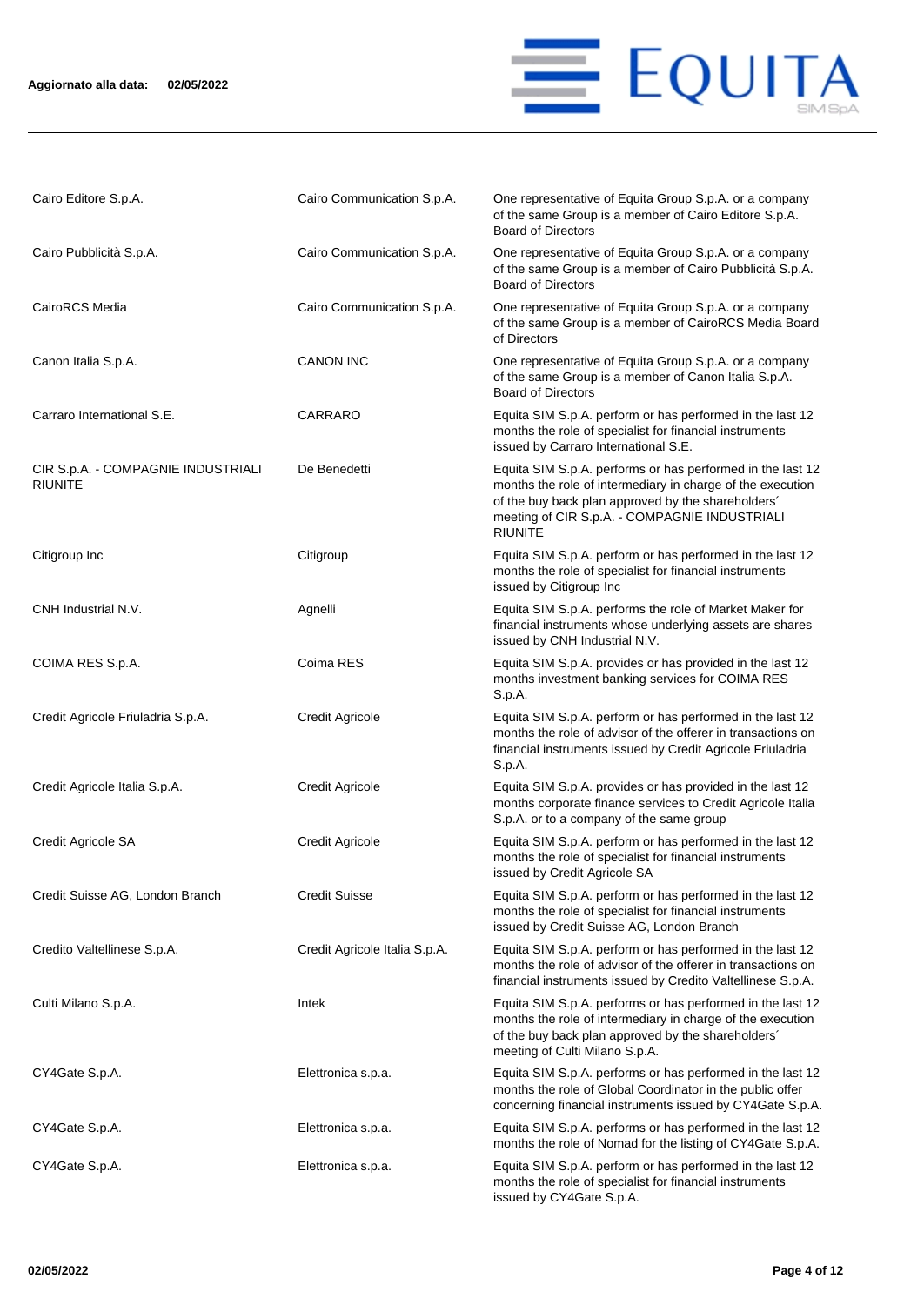

| D'Amico International Shipping SA | d`Amico                    | Equita SIM S.p.A. performs or has performed in the last 12<br>months the role of intermediary in charge of the execution<br>of the buy back plan approved by the shareholders'<br>meeting of D'Amico International Shipping SA |
|-----------------------------------|----------------------------|--------------------------------------------------------------------------------------------------------------------------------------------------------------------------------------------------------------------------------|
| D'Amico International Shipping SA | d`Amico                    | Equita SIM S.p.A. provides or has provided in the last 12<br>months investment banking services for D'Amico<br>International Shipping SA                                                                                       |
| Defence Tech Holding S.p.A.       | Comunimpresa S.r.l.        | Equita SIM S.p.A. performs or has performed in the last 12<br>months the role of Global Coordinator in the public offer<br>concerning financial instruments issued by Defence Tech<br>Holding S.p.A.                           |
| Defence Tech Holding S.p.A.       | Comunimpresa S.r.l.        | Equita SIM S.p.A. performs or has performed in the last 12<br>months the role of Nomad for the listing of Defence Tech<br>Holding S.p.A.                                                                                       |
| Defence Tech Holding S.p.A.       | Comunimpresa S.r.l.        | Equita SIM S.p.A. perform or has performed in the last 12<br>months the role of specialist for financial instruments<br>issued by Defence Tech Holding S.p.A.                                                                  |
| Deutsche Bank AG                  |                            | Equita SIM S.p.A. perform or has performed in the last 12<br>months the role of specialist for financial instruments<br>issued by Deutsche Bank AG                                                                             |
| Digital Bros Spa                  |                            | One representative of Equita Group S.p.A. or a company<br>of the same Group is a member of Digital Bros Spa Board<br>of Directors                                                                                              |
| Digital Value S.p.A.              |                            | Equita SIM S.p.A. provides or has provided in the last 12<br>months investment banking services for Digital Value<br>S.p.A.                                                                                                    |
| doValue S.p.A.                    | <b>Fortress</b>            | Equita SIM S.p.A. performs or has performed in the last 12<br>months the role of intermediary in charge of the execution<br>of the buy back plan approved by the shareholders'<br>meeting of doValue S.p.A.                    |
| Dragon Spac                       |                            | Equita SIM S.p.A. provides or has provided in the last 12<br>months corporate finance services to Dragon Spac or to a<br>company of the same group                                                                             |
| Enel S.p.A.                       | Ministero Economia Finanze | Equita SIM S.p.A. performs the role of Market Maker for<br>financial instruments whose underlying assets are shares<br>issued by Enel S.p.A.                                                                                   |
| <b>ENI Gas e Luce</b>             | ENI S.p.A.                 | Equita SIM S.p.A. performs or has performed in the last 12<br>months the role of Joint Book Runner in the public offer<br>concerning financial instruments issued by ENI Gas e Luce                                            |
| ENI S.p.A.                        | Ministero Economia Finanze | Equita SIM S.p.A. performs the role of Market Maker for<br>financial instruments whose underlying assets are shares<br>issued by ENI S.p.A.                                                                                    |
| EPS Equita PEP SPAC 2 S.p.A.      | Equita Group S.p.A.        | Equita SIM S.p.A. owns a net long position exceeding the<br>threshold of 0,5 % of the total issued share capital of EPS<br>Equita PEP SPAC 2 S.p.A.                                                                            |
| EPS Equita PEP SPAC 2 S.p.A.      | Equita Group S.p.A.        | A direct or indirect shareholder is a member of Board of<br>Directors of EPS Equita PEP SPAC 2 S.p.A.                                                                                                                          |
| Estrima S.P.A.                    |                            | Equita SIM S.p.A. performs or has performed in the last 12<br>months the role of Global Coordinator in the public offer<br>concerning financial instruments issued by Estrima S.P.A.                                           |
| Estrima S.P.A.                    |                            | Equita SIM S.p.A. owns a net long position exceeding the<br>threshold of 0,5 % of the total issued share capital of<br>Estrima S.P.A.                                                                                          |
| Estrima S.P.A.                    |                            | Equita SIM S.p.A. performs or has performed in the last 12<br>months the role of Nomad for the listing of Estrima S.P.A.                                                                                                       |
| Estrima S.P.A.                    |                            | Equita SIM S.p.A. perform or has performed in the last 12<br>months the role of specialist for financial instruments<br>issued by Estrima S.P.A.                                                                               |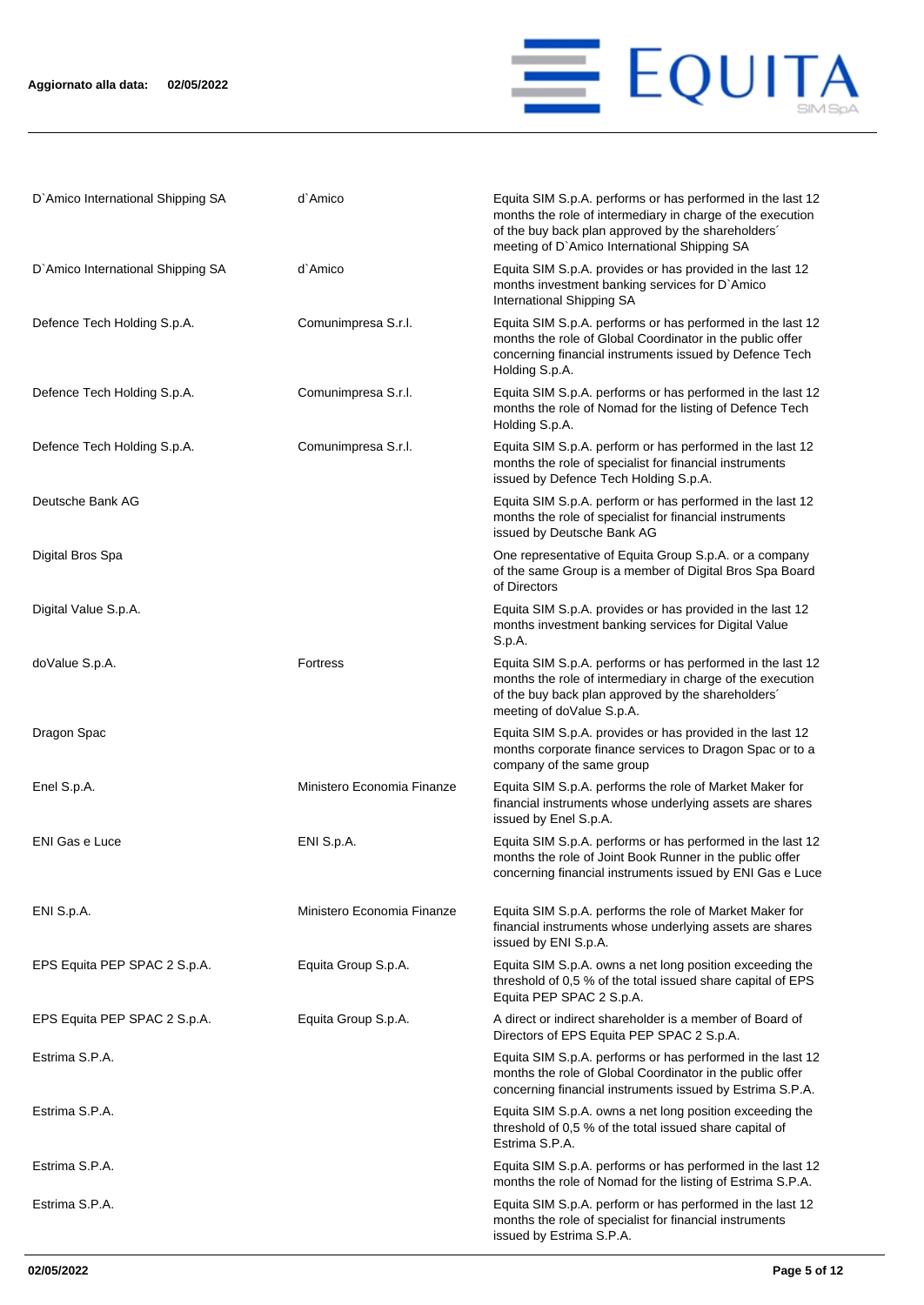

Equita SIM S.p.A. perform or has performed in the last 12 months the role of specialist for financial instruments issued by European Bank For Reconstruction &

European Bank For Reconstruction & Development EBRD

|                                                      |                       | Development EBRD                                                                                                                                                                                                    |
|------------------------------------------------------|-----------------------|---------------------------------------------------------------------------------------------------------------------------------------------------------------------------------------------------------------------|
| Eurotech S.p.A.                                      | <b>EUROTECH GROUP</b> | Equita SIM S.p.A. provides or has provided in the last 12<br>months investment banking services for Eurotech S.p.A.                                                                                                 |
| EXOR S.p.A.                                          | Agnelli               | Equita SIM S.p.A. performs the role of Market Maker for<br>financial instruments whose underlying assets are shares<br>issued by EXOR S.p.A.                                                                        |
| F.I.L.A.-Fabbrica Italiana Lapis ed Affini<br>S.p.A. | Candela               | Equita SIM S.p.A. provides or has provided in the last 12<br>months investment banking services for F.I.L.A.-Fabbrica<br>Italiana Lapis ed Affini<br>S.p.A.                                                         |
| Falck Renewables S.p.A                               | Falck                 | Equita SIM S.p.A. performs or has performed in the last 12<br>months the role of intermediary in charge of the execution<br>of the buy back plan approved by the shareholders'<br>meeting of Falck Renewables S.p.A |
| Falck Renewables S.p.A                               | Falck                 | Equita SIM S.p.A. provides or has provided in the last 12<br>months investment banking services for Falck Renewables<br>S.p.A                                                                                       |
| Falck Renewables S.p.A                               | Falck                 | One representative of Equita Group S.p.A. or a company<br>of the same Group is a member of Falck Renewables<br>S.p.A Board of Directors                                                                             |
| Farmae S.p.A.                                        |                       | Equita SIM S.p.A. provides or has provided in the last 12<br>months corporate finance services to Farmae S.p.A. or to<br>a company of the same group                                                                |
| Farmae S.p.A.                                        |                       | Equita SIM S.p.A. provides or has provided in the last 12<br>months investment banking services for Farmae S.p.A.                                                                                                   |
| Ferrari N.V.                                         | Agnelli               | Equita SIM S.p.A. performs the role of Market Maker for<br>financial instruments issued by Ferrari N.V.                                                                                                             |
| Fiat Chrysler Automobiles N.V.                       | Agnelli               | Equita SIM S.p.A. performs the role of Market Maker for<br>financial instruments whose underlying assets are shares<br>issued by Fiat Chrysler Automobiles N.V.                                                     |
| Fiat Chrysler Automobiles N.V.                       | Agnelli               | Equita SIM S.p.A. performs the role of Market Maker for<br>financial instruments issued by Fiat Chrysler Automobiles<br>N.V.                                                                                        |
| Fiat Chrysler Finance Europe S.A.                    | Agnelli               | Equita SIM S.p.A. performs the role of Market Maker for<br>financial instruments issued by Fiat Chrysler Finance<br>Europe S.A.                                                                                     |
| Fiera Milano Spa                                     | Fiera Milano          | Equita SIM S.p.A. performs or has performed in the last 12<br>months the role of intermediary in charge of the execution<br>of the buy back plan approved by the shareholders'<br>meeting of Fiera Milano Spa       |
| Fiera Milano Spa                                     | Fiera Milano          | Equita SIM S.p.A. provides or has provided in the last 12<br>months investment banking services for Fiera Milano Spa                                                                                                |
| Fincantieri SI S.p.A.                                | Fincantieri S.p.A     | One representative of Equita Group S.p.A. or a company<br>of the same Group is a member of Fincantieri SI S.p.A.<br><b>Board of Directors</b>                                                                       |
| <b>FLY SRL</b>                                       |                       | Equita SIM S.p.A. provides or has provided in the last 12<br>months corporate finance services to FLY SRL or to a<br>company of the same group                                                                      |
| FNM Pay                                              | FNM S.p.A.            | One representative of Equita Group S.p.A. or a company<br>of the same Group is a member of FNM Pay Board of<br><b>Directors</b>                                                                                     |
| FNM S.p.A.                                           | Regione Lombardia     | Equita SIM S.p.A. provides or has provided in the last 12<br>months corporate finance services to FNM S.p.A. or to a<br>company of the same group                                                                   |
| FNM S.p.A.                                           | Regione Lombardia     | Equita SIM S.p.A. provides or has provided in the last 12<br>months investment banking services for FNM S.p.A.                                                                                                      |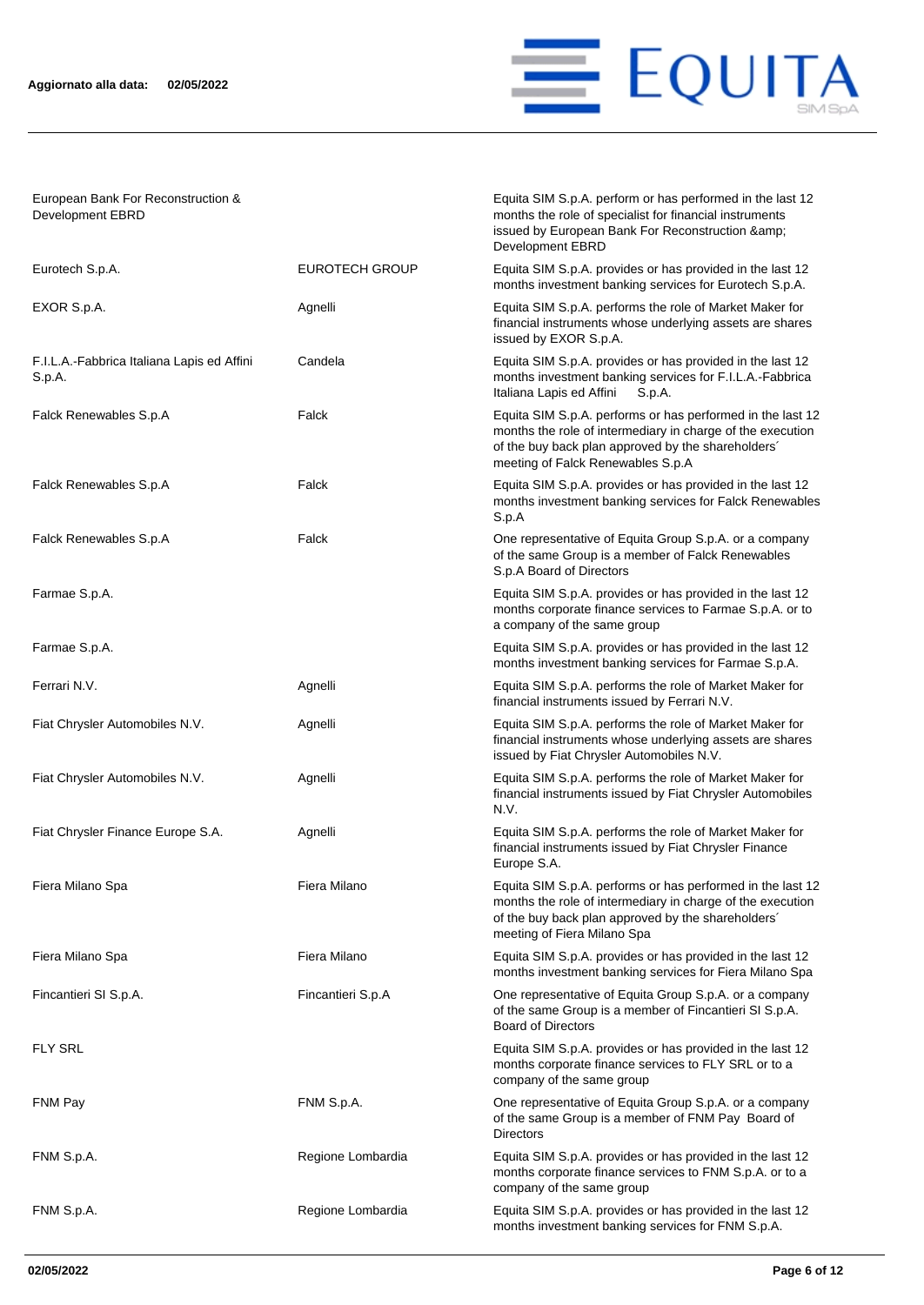

| FNM S.p.A.                          | Regione Lombardia     | Equita SIM S.p.A. performs or has performed in the last 12<br>months the role of Joint Lead Manager in the public offer<br>concerning financial instruments issued by FNM S.p.A.                                         |
|-------------------------------------|-----------------------|--------------------------------------------------------------------------------------------------------------------------------------------------------------------------------------------------------------------------|
| FNM S.p.A.                          | Regione Lombardia     | Equita SIM S.p.A. perform or has performed in the last 12<br>months the role of specialist for financial instruments<br>issued by FNM S.p.A.                                                                             |
| Garofalo Health Care S.P.A.         | Garofalo              | Equita SIM S.p.A. performs or has performed in the last 12<br>months the role of intermediary in charge of the execution<br>of the buy back plan approved by the shareholders'<br>meeting of Garofalo Health Care S.P.A. |
| Garofalo Health Care S.P.A.         | Garofalo              | Equita SIM S.p.A. provides or has provided in the last 12<br>months investment banking services for Garofalo Health<br>Care S.P.A.                                                                                       |
| Garofalo Health Care S.P.A.         | Garofalo              | Equita SIM S.p.A. perform or has performed in the last 12<br>months the role of specialist for financial instruments<br>issued by Garofalo Health Care S.P.A.                                                            |
| Gruppo Mutuionline SpA              | Gruppo Mutuionline    | Equita SIM S.p.A. perform or has performed in the last 12<br>months the role of specialist for financial instruments<br>issued by Gruppo Mutuionline SpA                                                                 |
| Guala Closures S.p.A.               | <b>Guala Closures</b> | Equita SIM S.p.A. perform or has performed in the last 12<br>months the role of specialist for financial instruments<br>issued by Guala Closures S.p.A.                                                                  |
| illimity Bank S.p.A.                | illimity              | Equita SIM S.p.A. provides or has provided in the last 12<br>months investment banking services for illimity Bank S.p.A.                                                                                                 |
| illimity Bank S.p.A.                | illimity              | Equita SIM S.p.A. perform or has performed in the last 12<br>months the role of specialist for financial instruments<br>issued by illimity Bank S.p.A.                                                                   |
| Industrie Chimiche Forestali S.p.A. | Gruppo ICF            | Equita SIM S.p.A. owns a net long position exceeding the<br>threshold of 0,5 % of the total issued share capital of<br>Industrie Chimiche Forestali S.p.A.                                                               |
| Industrie Chimiche Forestali S.p.A. | Gruppo ICF            | Equita SIM S.p.A. perform or has performed in the last 12<br>months the role of specialist for financial instruments<br>issued by Industrie Chimiche Forestali S.p.A.                                                    |
| Industrie Chimiche Forestali S.p.A. | Gruppo ICF            | A direct or indirect shareholder is a member of Board of<br>Directors of Industrie Chimiche Forestali S.p.A.                                                                                                             |
| Iniziative Bresciane S.p.A.         | Iniziative Bresciane  | Equita SIM S.p.A. performs or has performed in the last 12<br>months the role of Nomad for the listing of Iniziative<br>Bresciane S.p.A.                                                                                 |
| Intek Group S.p.A.                  | <b>INTEK</b>          | Equita SIM S.p.A. performs or has performed in the last 12<br>months the role of intermediary in charge of the execution<br>of the buy back plan approved by the shareholders'<br>meeting of Intek Group S.p.A.          |
| Intek Group S.p.A.                  | <b>INTEK</b>          | Equita SIM S.p.A. provides or has provided in the last 12<br>months corporate finance services to Intek Group S.p.A. or<br>to a company of the same group                                                                |
| Intesa Sanpaolo SpA                 | Intesa Sanpaolo       | Equita SIM S.p.A. performs the role of Market Maker for<br>financial instruments whose underlying assets are shares<br>issued by Intesa Sanpaolo SpA                                                                     |
| Intesa Sanpaolo SpA                 | Intesa Sanpaolo       | Equita SIM S.p.A. performs the role of Market Maker for<br>financial instruments issued by Intesa Sanpaolo SpA                                                                                                           |
| Italian Wine Brands S.p.A.          | Italian Wine Brands   | Equita SIM S.p.A. provides or has provided in the last 12<br>months corporate finance services to Italian Wine Brands<br>S.p.A. or to a company of the same group                                                        |
| Italian Wine Brands S.p.A.          | Italian Wine Brands   | Equita SIM S.p.A. performs or has performed in the last 12<br>months the role of Book Runner in the public offer<br>concerning financial instruments issued by Italian Wine<br>Brands S.p.A.                             |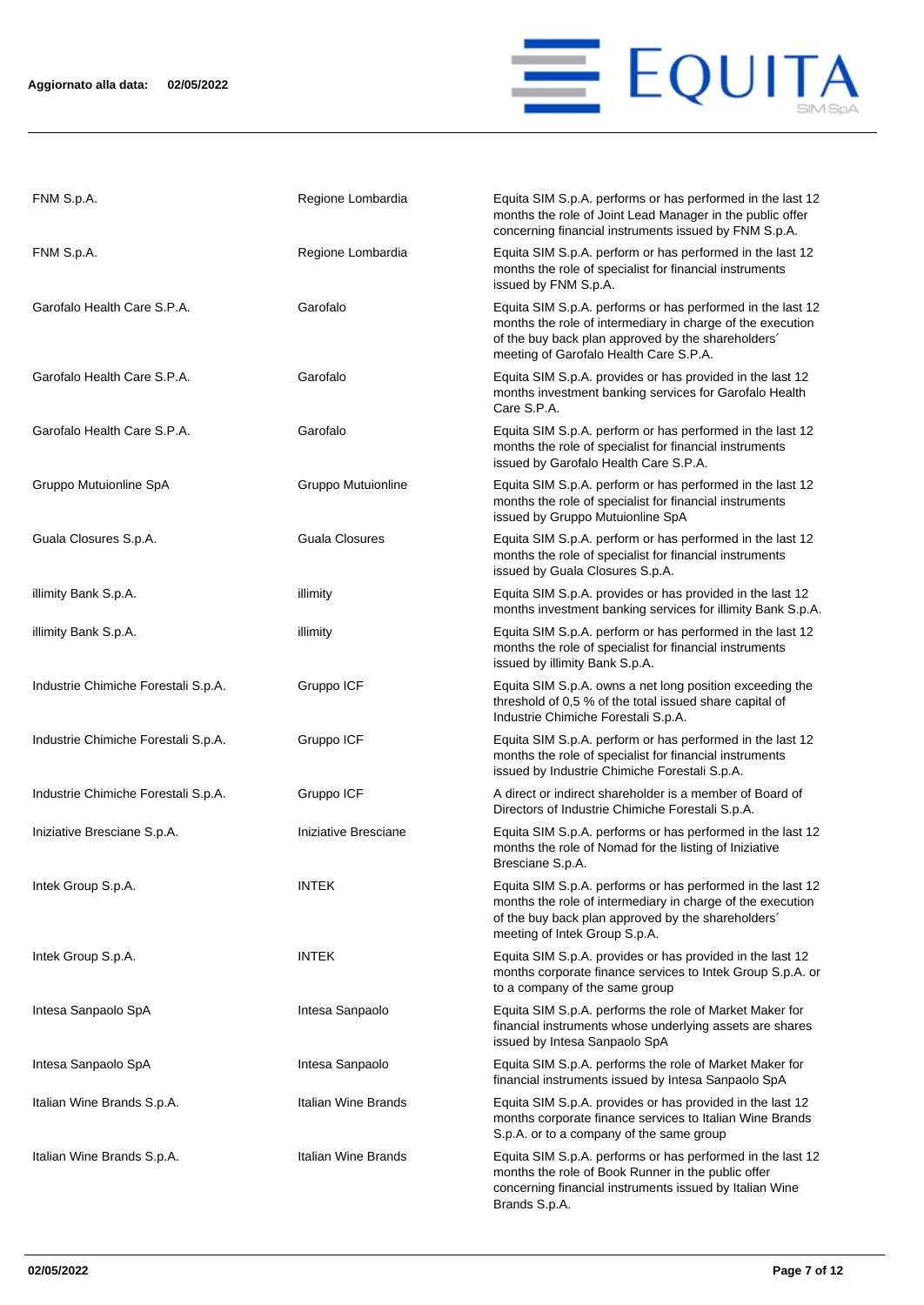

| Italian Wine Brands S.p.A.                | Italian Wine Brands        | Equita SIM S.p.A. perform or has performed in the last 12<br>months the role of specialist for financial instruments<br>issued by Italian Wine Brands S.p.A.                                                         |
|-------------------------------------------|----------------------------|----------------------------------------------------------------------------------------------------------------------------------------------------------------------------------------------------------------------|
| <b>IVS Group SA</b>                       | <b>IVS</b>                 | Equita SIM S.p.A. perform or has performed in the last 12<br>months the role of specialist for financial instruments<br>issued by IVS Group SA                                                                       |
| <b>IVS Group SA</b>                       | <b>IVS</b>                 | Equita SIM S.p.A. provides or has provided in the last 12<br>months corporate finance services to IVS Group SA or to a<br>company of the same group                                                                  |
| <b>IVS Group SA</b>                       | <b>IVS</b>                 | Equita SIM S.p.A. provides or has provided in the last 12<br>months investment banking services for IVS Group SA                                                                                                     |
| Kairos Investment Management S.p.A.       | Julius Baer Group Ltd.     | One representative of Equita Group S.p.A. or a company<br>of the same Group is a member of Kairos Investment<br>Management S.p.A. Board of Directors                                                                 |
| Kairos Partners SGR S.p.A.                | Julius Baer Group Ltd.     | One representative of Equita Group S.p.A. or a company<br>of the same Group is a member of Kairos Partners SGR<br>S.p.A. Board of Directors                                                                          |
| Kelly Services S.p.A.                     | Kelly Services Inc.        | One representative of Equita Group S.p.A. or a company<br>of the same Group is a member of Kelly Services S.p.A.<br><b>Board of Directors</b>                                                                        |
| LA7 S.p.A.                                | Cairo Communication S.p.A. | One representative of Equita Group S.p.A. or a company<br>of the same Group is a member of LA7 S.p.A. Board of<br><b>Directors</b>                                                                                   |
| Landi Renzo S.p.A.                        | Landi                      | Equita SIM S.p.A. perform or has performed in the last 12<br>months the role of specialist for financial instruments<br>issued by Landi Renzo S.p.A.                                                                 |
| lastminute.com N.V.                       | Im group                   | Equita SIM S.p.A. provides or has provided in the last 12<br>months investment banking services for lastminute.com<br>N.V.                                                                                           |
| Leonardo S.p.a.                           | Ministero Economia Finanze | Equita SIM S.p.A. performs the role of Market Maker for<br>financial instruments whose underlying assets are shares<br>issued by Leonardo S.p.a.                                                                     |
| Leonardo S.p.a.                           | Ministero Economia Finanze | Equita SIM S.p.A. performs the role of Market Maker for<br>financial instruments issued by Leonardo S.p.a.                                                                                                           |
| Leonardo S.p.a.                           | Ministero Economia Finanze | A direct or indirect shareholder is a member of Board of<br>Directors of Leonardo S.p.a.                                                                                                                             |
| Leone Film Group S.p.A.                   | Leone                      | Equita SIM S.p.A. performs or has performed in the last 12<br>months the role of intermediary in charge of the execution<br>of the buy back plan approved by the shareholders'<br>meeting of Leone Film Group S.p.A. |
| Leonteg Securities AG, Guernsey<br>Branch | Leonteq                    | Equita SIM S.p.A. perform or has performed in the last 12<br>months the role of specialist for financial instruments<br>issued by Leonteq Securities AG, Guernsey Branch                                             |
| Maire Tecnimont S.p.A.                    | <b>Maire Tecnimont</b>     | Equita SIM S.p.A. performs or has performed in the last 12<br>months the role of Book Runner in the public offer<br>concerning financial instruments issued by Maire<br>Tecnimont S.p.A.                             |
| Maire Tecnimont S.p.A.                    | <b>Maire Tecnimont</b>     | Equita SIM S.p.A. perform or has performed in the last 12<br>months the role of specialist for financial instruments<br>issued by Maire Tecnimont S.p.A.                                                             |
| Masi Agricola S.p.A.                      | <b>Boscaini</b>            | Equita SIM S.p.A. provides or has provided in the last 12<br>months investment banking services for Masi Agricola<br>S.p.A.                                                                                          |
| Masi Agricola S.p.A.                      | <b>Boscaini</b>            | Equita SIM S.p.A. performs or has performed in the last 12<br>months the role of Nomad for the listing of Masi Agricola<br>S.p.A.                                                                                    |
| Masi Agricola S.p.A.                      | Boscaini                   | Equita SIM S.p.A. perform or has performed in the last 12<br>months the role of specialist for financial instruments<br>issued by Masi Agricola S.p.A.                                                               |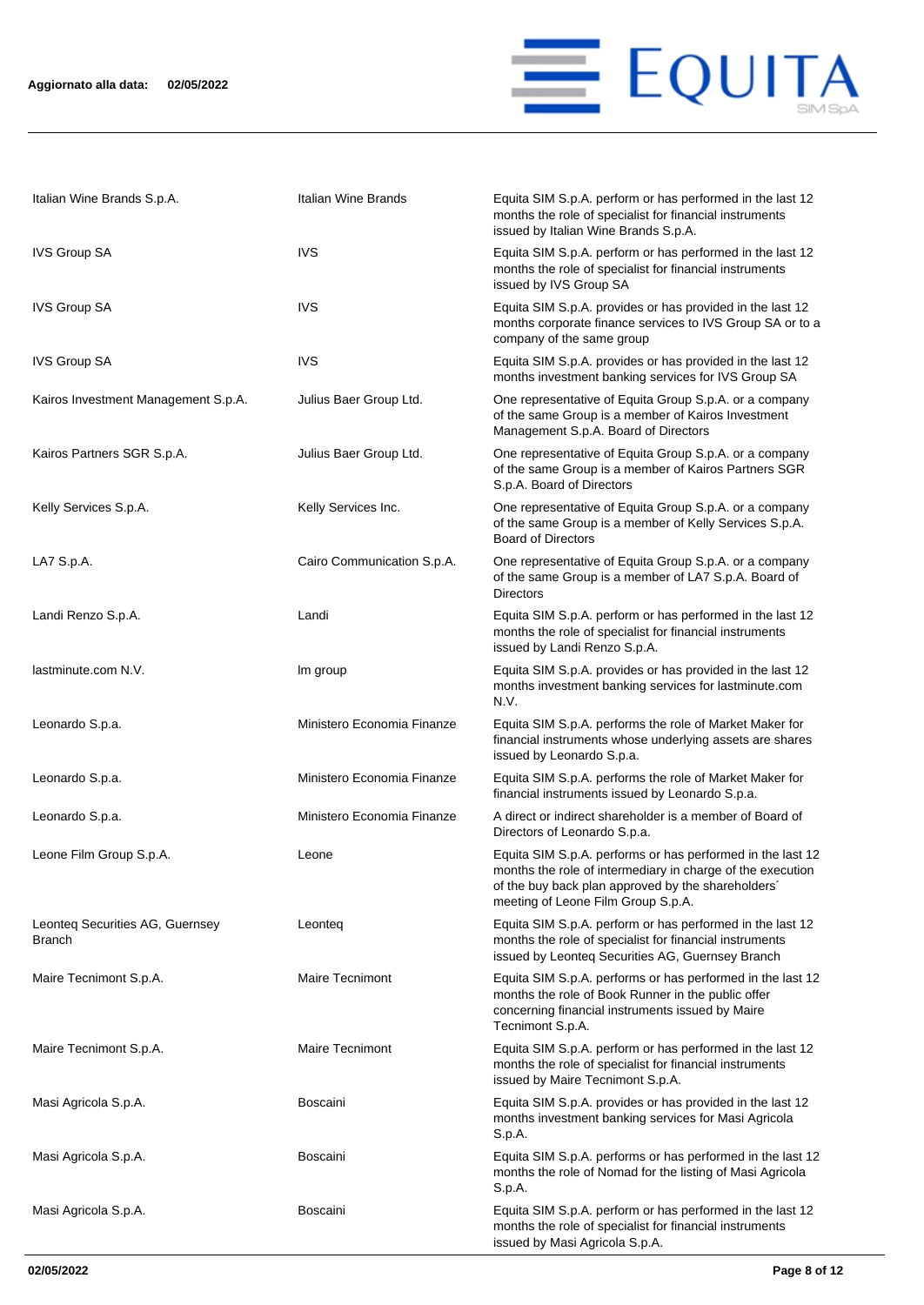

| Masi Agricola S.p.A.                                | <b>Boscaini</b>      | One representative of Equita Group S.p.A. or a company<br>of the same Group is a member of Masi Agricola S.p.A.<br><b>Board of Directors</b>                                                                                                |
|-----------------------------------------------------|----------------------|---------------------------------------------------------------------------------------------------------------------------------------------------------------------------------------------------------------------------------------------|
| Mediobanca - Banca di Credito<br>Finanziario S.p.A. | Mediobanca           | Equita SIM S.p.A. performs the role of Market Maker for<br>financial instruments whose underlying assets are shares<br>issued by Mediobanca - Banca di Credito Finanziario<br>S.p.A.                                                        |
| Mediobanca - Banca di Credito<br>Finanziario S.p.A. | Mediobanca           | Equita SIM S.p.A. performs the role of Market Maker for<br>financial instruments issued by Mediobanca - Banca di<br>Credito Finanziario S.p.A.                                                                                              |
| Mittel SPA                                          | Stocchi              | Equita SIM S.p.A. perform or has performed in the last 12<br>months the role of specialist for financial instruments<br>issued by Mittel SPA                                                                                                |
| NAF 2 S.p.A.                                        |                      | Equita SIM S.p.A. provides or has provided in the last 12<br>months corporate finance services to NAF 2 S.p.A. or to a<br>company of the same group                                                                                         |
| NB Aurora S.A. SICAF-RAIF                           | Neuberger Berman     | Equita SIM S.p.A. provides or has provided in the last 12<br>months investment banking services for NB Aurora S.A.<br>SICAF-RAIF                                                                                                            |
| NEC Italia S.p.A.                                   | <b>NEC Corp</b>      | One representative of Equita Group S.p.A. or a company<br>of the same Group is a member of NEC Italia S.p.A. Board<br>of Directors                                                                                                          |
| Neprix Agency S.r.l.                                | illimity Bank S.p.A. | One representative of Equita Group S.p.A. or a company<br>of the same Group is a member of Neprix Agency S.r.l.<br><b>Board of Directors</b>                                                                                                |
| Neprix S.r.l.                                       | illimity Bank S.p.A. | One representative of Equita Group S.p.A. or a company<br>of the same Group is a member of Neprix S.r.l. Board of<br><b>Directors</b>                                                                                                       |
| Newlat Food S.p.A.                                  | Mastrolia            | Equita SIM S.p.A. performs or has performed in the last 12<br>months the role of liquidity provider for financial<br>instruments issued by Newlat Food S.p.A.                                                                               |
| Nexi S.p.A.                                         | <b>NEXI</b>          | Equita SIM S.p.A. performs the role of Market Maker for<br>financial instruments whose underlying assets are shares<br>issued by Nexi S.p.A.                                                                                                |
| Openjobmetis S.p.A. - AGENZIA PER IL<br>LAVORO      | Openjob Metis        | Equita SIM S.p.A. performs or has performed in the last 12<br>months the role of intermediary in charge of the execution<br>of the buy back plan approved by the shareholders'<br>meeting of Openjobmetis S.p.A. - AGENZIA PER IL<br>LAVORO |
| Openjobmetis S.p.A. - AGENZIA PER IL<br>LAVORO      | Openjob Metis        | Equita SIM S.p.A. provides or has provided in the last 12<br>months investment banking services for Openjobmetis<br>S.p.A. - AGENZIA PER IL LAVORO                                                                                          |
| Openjobmetis S.p.A. - AGENZIA PER IL<br>LAVORO      | Openjob Metis        | Equita SIM S.p.A. perform or has performed in the last 12<br>months the role of specialist for financial instruments<br>issued by Openjobmetis S.p.A. - AGENZIA PER IL<br>LAVORO                                                            |
| OVS S.p.A.                                          | TIP                  | Equita SIM S.p.A. performs or has performed in the last 12<br>months the role of Book Runner in the public offer<br>concerning financial instruments issued by OVS S.p.A.                                                                   |
| OVS S.p.A.                                          | TIP                  | Equita SIM S.p.A. perform or has performed in the last 12<br>months the role of specialist for financial instruments<br>issued by OVS S.p.A.                                                                                                |
| Philips Innovations S.p.A.                          | Philips NV           | One representative of Equita Group S.p.A. or a company<br>of the same Group is a member of Philips Innovations<br>S.p.A. Board of Directors                                                                                                 |
| Philips S.p.A.                                      | Philips NV           | One representative of Equita Group S.p.A. or a company<br>of the same Group is a member of Philips S.p.A. Board of<br><b>Directors</b>                                                                                                      |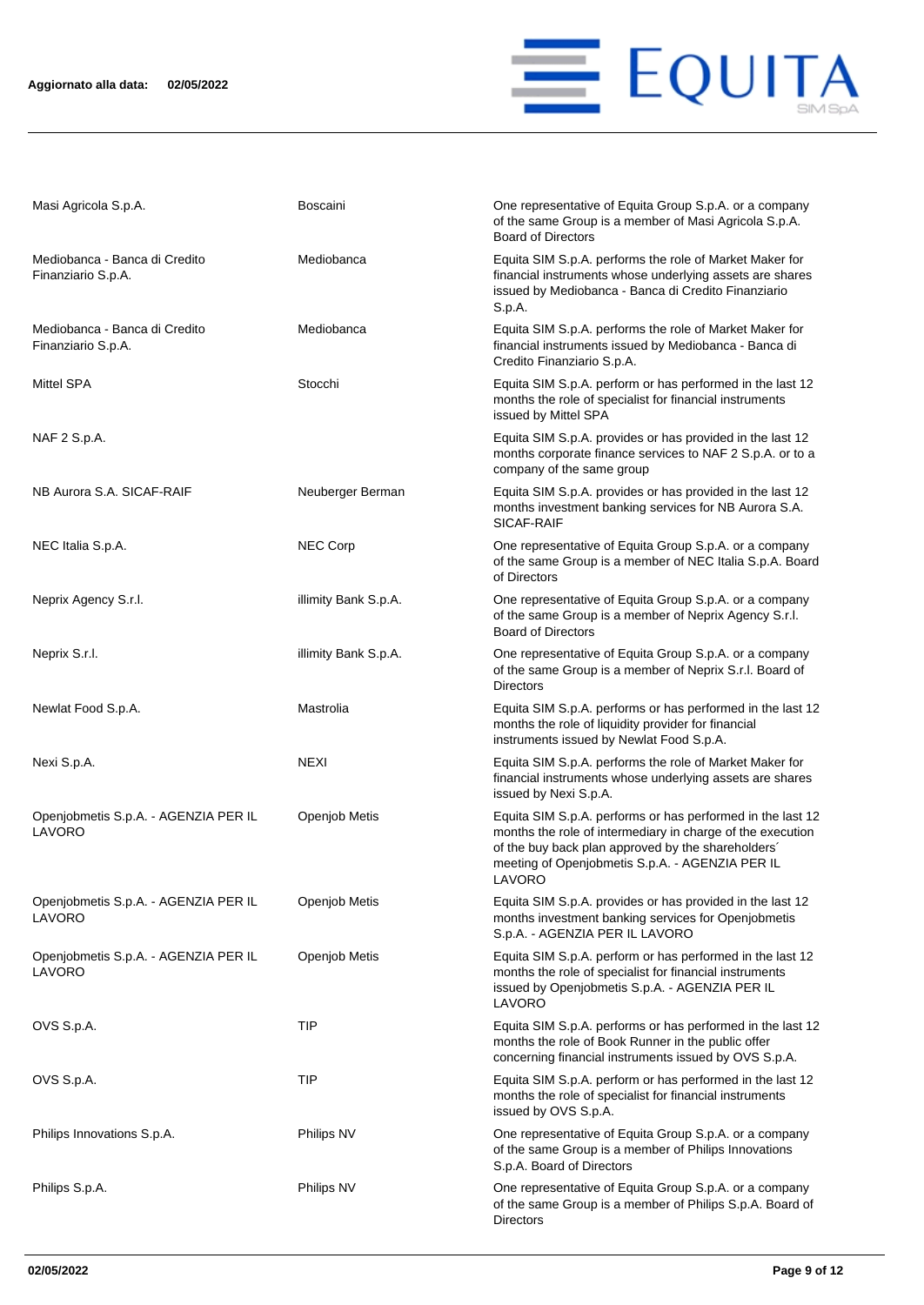### **Aggiornato alla data: 02/05/2022**



| Pirelli & C.SPA                       | Tronchetti Provera         | Equita SIM S.p.A. performs the role of Market Maker for<br>financial instruments whose underlying assets are shares<br>issued by Pirelli & C.SPA                                                                         |
|---------------------------------------|----------------------------|--------------------------------------------------------------------------------------------------------------------------------------------------------------------------------------------------------------------------|
| Pirelli International Treasury S.p.A. | Pirelli & C. S.p.A.        | One representative of Equita Group S.p.A. or a company<br>of the same Group is a member of Pirelli International<br>Treasury S.p.A. Board of Directors                                                                   |
| Poste Italiane SPA                    | Ministero Economia Finanze | Equita SIM S.p.A. performs the role of Market Maker for<br>financial instruments whose underlying assets are shares<br>issued by Poste Italiane SPA                                                                      |
| Racing Force SpA                      |                            | Equita SIM S.p.A. performs or has performed in the last 12<br>months the role of Nomad for the listing of Racing Force<br>SpA                                                                                            |
| Racing Force SpA                      |                            | Equita SIM S.p.A. perform or has performed in the last 12<br>months the role of specialist for financial instruments<br>issued by Racing Force SpA                                                                       |
| Racing Force SpA                      |                            | Equita SIM S.p.A. performs or has performed in the last 12<br>months the role of Global Coordinator in the public offer<br>concerning financial instruments issued by Racing Force<br>SpA                                |
| RCS Media Group S.p.A.                | Cairo Communication S.p.A. | One representative of Equita Group S.p.A. or a company<br>of the same Group is a member of RCS Media Group<br>S.p.A. Board of Directors                                                                                  |
| <b>RCS Sport</b>                      | RCS Media Group S.p.A.     | One representative of Equita Group S.p.A. or a company<br>of the same Group is a member of RCS Sport Board of<br><b>Directors</b>                                                                                        |
| Reno de Medici SPA                    | Reno de Medici             | Equita SIM S.p.A. provides or has provided in the last 12<br>months corporate finance services to Reno de Medici SPA<br>or to a company of the same group                                                                |
| Revo S.r.l.                           | Revo S.p.A                 | Equita SIM S.p.A. performs or has performed in the last 12<br>months the role of Joint Book Runner in the public offer<br>concerning financial instruments issued by Revo S.r.l.                                         |
| Revo SpA/Milano                       | Revo S.p.A                 | Equita SIM S.p.A. performs or has performed in the last 12<br>months the role of intermediary in charge of the execution<br>of the buy back plan approved by the shareholders'<br>meeting of Revo SpA/Milano             |
| Revo SpA/Milano                       | Revo S.p.A                 | Equita SIM S.p.A. provides or has provided in the last 12<br>months corporate finance services to Revo SpA/Milano or<br>to a company of the same group                                                                   |
| Revo SpA/Milano                       | Revo S.p.A                 | Equita SIM S.p.A. performs or has performed in the last 12<br>months the role of Nomad for the listing of Revo<br>SpA/Milano                                                                                             |
| Revo SpA/Milano                       | Revo S.p.A                 | Equita SIM S.p.A. perform or has performed in the last 12<br>months the role of specialist for financial instruments<br>issued by Revo SpA/Milano                                                                        |
| Sabaf Technology and Safety           | Saleri                     | Equita SIM S.p.A. performs or has performed in the last 12<br>months the role of intermediary in charge of the execution<br>of the buy back plan approved by the shareholders'<br>meeting of Sabaf Technology and Safety |
| Sabaf Technology and Safety           | Saleri                     | Equita SIM S.p.A. perform or has performed in the last 12<br>months the role of specialist for financial instruments<br>issued by Sabaf Technology and Safety                                                            |
| <b>SAES Getters SPA</b>               | Saes                       | Equita SIM S.p.A. provides or has provided in the last 12<br>months investment banking services for SAES Getters<br><b>SPA</b>                                                                                           |
| SARAS S.p.A. - Raffinerie Sarde       | Moratti                    | Equita SIM S.p.A. provides or has provided in the last 12<br>months corporate finance services to SARAS S.p.A. -<br>Raffinerie Sarde or to a company of the same group                                                   |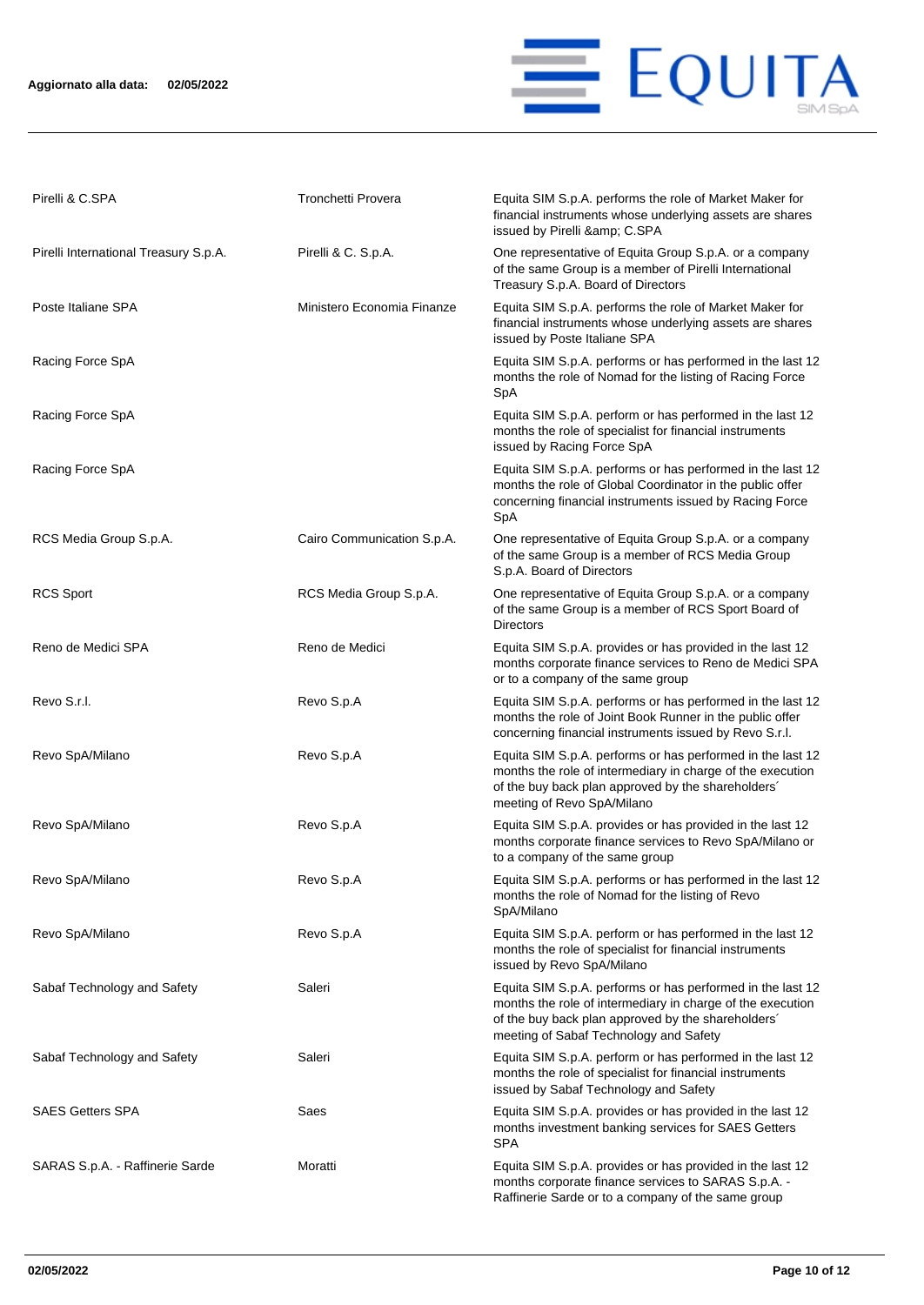

| SARAS S.p.A. - Raffinerie Sarde                             | Moratti                    | Equita SIM S.p.A. provides or has provided in the last 12<br>months investment banking services for SARAS S.p.A.<br>Raffinerie Sarde                                                                                                    |
|-------------------------------------------------------------|----------------------------|-----------------------------------------------------------------------------------------------------------------------------------------------------------------------------------------------------------------------------------------|
| <b>SEC Newgate</b>                                          |                            | One representative of Equita Group S.p.A. or a company<br>of the same Group is a member of SEC Newgate Board of<br><b>Directors</b>                                                                                                     |
| Selle Royal S.p.A.                                          |                            | Equita SIM S.p.A. performs or has performed in the last 12<br>months the role of Sponsor for the public offer of Selle<br>Royal S.p.A.                                                                                                  |
| Sesa S.p.A.                                                 | TIP                        | Equita SIM S.p.A. provides or has provided in the last 12<br>months investment banking services for Sesa S.p.A.                                                                                                                         |
| <b>SG Issuer SA</b>                                         | SG                         | Equita SIM S.p.A. perform or has performed in the last 12<br>months the role of specialist for financial instruments<br>issued by SG Issuer SA                                                                                          |
| SICIT Group S.p.A.                                          | Sicit                      | Equita SIM S.p.A. performs or has performed in the last 12<br>months the role of intermediary in charge of the execution<br>of the buy back plan approved by the shareholders'<br>meeting of SICIT Group S.p.A.                         |
| Signify S.p.A.                                              | Philips NV                 | One representative of Equita Group S.p.A. or a company<br>of the same Group is a member of Signify S.p.A. Board of<br><b>Directors</b>                                                                                                  |
| Sika Polyurethane Manufacturing S.r.l.                      | Sika AG                    | One representative of Equita Group S.p.A. or a company<br>of the same Group is a member of Sika Polyurethane<br>Manufacturing S.r.l. Board of Directors                                                                                 |
| Siram Veolia S.p.A.                                         | Veolia Environnement SA    | One representative of Equita Group S.p.A. or a company<br>of the same Group is a member of Siram Veolia S.p.A.<br><b>Board of Directors</b>                                                                                             |
| SIT S.p.A.                                                  | Sit                        | Equita SIM S.p.A. performs or has performed in the last 12<br>months the role of intermediary in charge of the execution<br>of the buy back plan approved by the shareholders'<br>meeting of SIT S.p.A.                                 |
| SITI - B & T Group S.p.A.                                   |                            | Equita SIM S.p.A. performs or has performed in the last 12<br>months the role of intermediary in charge of coordinating<br>the collection of acceptances in the tender and/or<br>exchange offer launched by Barbieri & amp; Tarozzi SpA |
| Smartetn PLC                                                | Smartetn                   | Equita SIM S.p.A. perform or has performed in the last 12<br>months the role of specialist for financial instruments<br>issued by SmartETN Plc and guaranteed by Cirdan Capital<br>Management Ltd                                       |
| SNAM S.p.A.                                                 | Ministero Economia Finanze | Equita SIM S.p.A. performs the role of Market Maker for<br>financial instruments whose underlying assets are shares<br>issued by SNAM S.p.A.                                                                                            |
| Societa Cattolica di Assicurazione -<br>Societa Cooperativa | Cattolica                  | Equita SIM S.p.A. perform or has performed in the last 12<br>months the role of advisor of the offerer in transactions on<br>financial instruments issued by Societa Cattolica di<br>Assicurazione - Societa Cooperativa                |
| Societe Generale Effekten GMBH                              | SG                         | Equita SIM S.p.A. perform or has performed in the last 12<br>months the role of specialist for financial instruments<br>issued by Societe Generale Effekten GMBH                                                                        |
| Societe Generale SA                                         | Societe Generale           | Equita SIM S.p.A. perform or has performed in the last 12<br>months the role of specialist for financial instruments<br>issued by Societe Generale SA                                                                                   |
| Tamburi Investment Partners Spa                             | <b>TIP</b>                 | Equita SIM S.p.A. performs or has performed in the last 12<br>months the role of intermediary in charge of the execution<br>of the buy back plan approved by the shareholders'<br>meeting of Tamburi Investment Partners Spa            |
| Tamburi Investment Partners Spa                             | <b>TIP</b>                 | Equita SIM S.p.A. provides or has provided in the last 12<br>months investment banking services for Tamburi<br><b>Investment Partners Spa</b>                                                                                           |